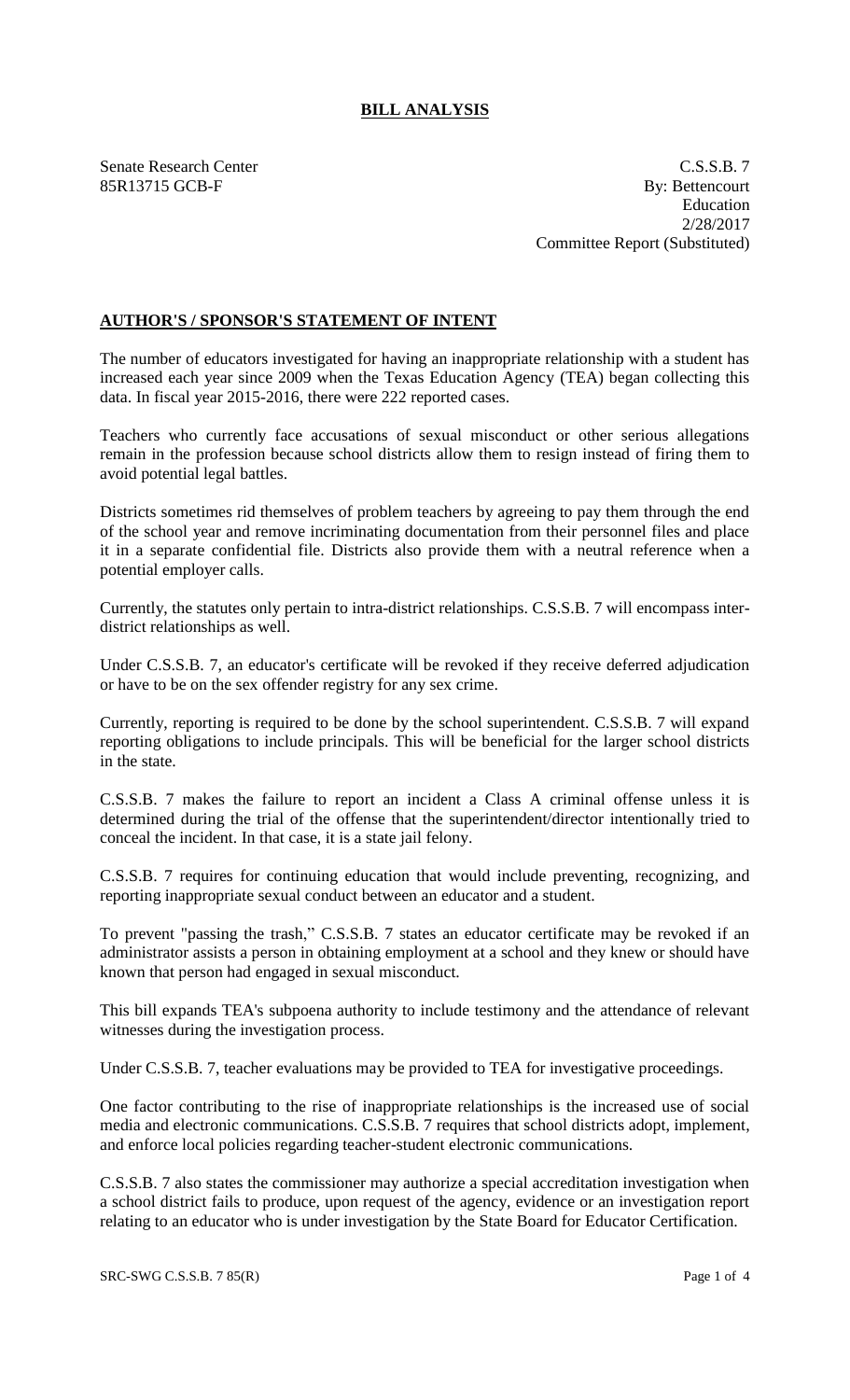C.S.S.B. 7 adds districts of innovations to the entities that are required to comply with educator misconduct laws.

The substitute clarifies that teacher evaluations obtained by TEA can only be used for the purpose of investigations and will be kept confidential unless they are put into the court record.

Lastly, C.S.S.B. 7 allows educators to opt out from providing their personal cell phones and emails to students.

C.S.S.B. 7 amends current law relating to improper relationships between educators and students, creating a criminal offense and expanding the applicability of an existing offense.

## **RULEMAKING AUTHORITY**

This bill does not expressly grant any additional rulemaking authority to a state officer, institution, or agency.

## **SECTION BY SECTION ANALYSIS**

SECTION 1. Amends Section 21.12(a), Penal Code, to redefine an offense committed by an employee of a public or private primary or secondary school.

SECTION 2. Amends Article 42.018(a), Code of Criminal Procedure, as follows:

(a) Provides that this article applies only to conviction or deferred adjudication community supervision granted on the basis of an offense for which a conviction or grant of deferred adjudication community supervision requires the defendant to register as a sex offender under Chapter 62 (Sex Offender Registration Program) or conviction of an offense under Title 5 (Offenses Against the Person), Penal Code, if the victim of the offense was under 18 years of age at the time the offense was committed, rather than this article applies only to conviction or deferred adjudication granted on the basis of: an offense under Title 5, Penal Code; or an offense on conviction of which a defendant is required to register as a sex offender under Chapter 62; and if the victim of the offense is under 18 years of age.

SECTION 3. Amends Section 21.006, Education Code, by amending Subsections (b), (b-1), and (c) and adding Subsections (b-2) and (i), as follows:

(b) Requires the superintendent or director of a school district, district of innovation, open enrollment charter school, regional education service center, or shared services arrangement to notify the State Board for Educator Certification (SBEC) if an educator employed by or seeking employment by certain entities has a criminal record and those entities obtained information about the educator's criminal record in a certain manner; or an educator's employment was terminated and there is evidence that the educator committed certain violations, rather than the educator's employment was terminated based on evidence that the educator committed certain violations. Makes conforming changes.

(b-1) Requires a superintendent or director of a school district, district of innovation, open-enrollment charter school, regional education service center, or shared services arrangement to complete an investigation of an educator that involves, rather than is based on, evidence that the educator may have engaged in misconduct, despite the educator's resignation from employment before completion of the investigation.

(b-2) Requires the principal of a school district, district of innovation, or open-enrollment charter school campus to notify the superintendent or director of the school district, district of innovation, or charter school not later than the seventh day after the date the principal knew or should have known about an educator's criminal record or a termination of employment or resignation following an alleged incident of misconduct.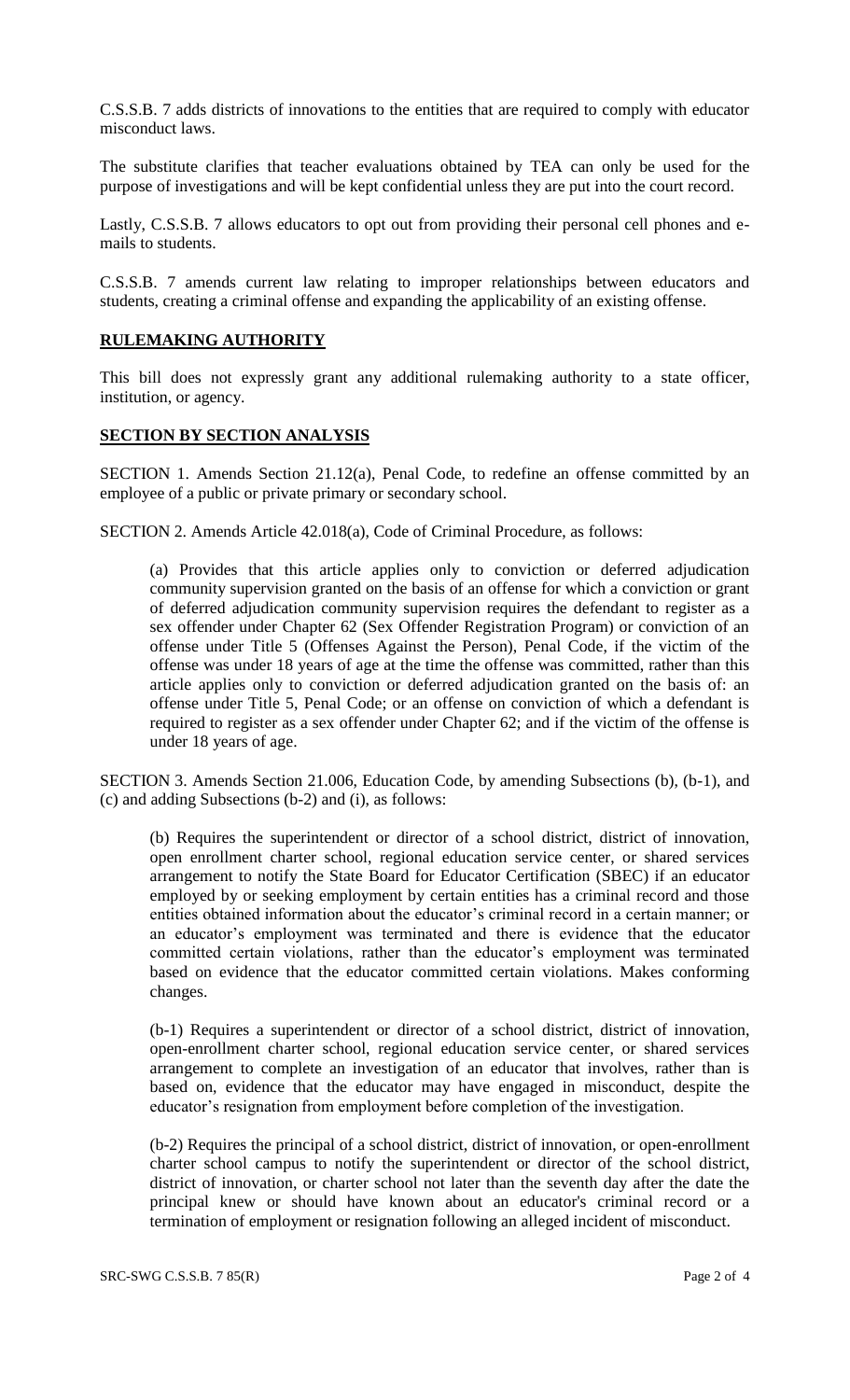(c) Requires the superintendent or director to notify SBEC by filing a report with SBEC not later than the seventh day after the date the superintendent or director knew or should have known about an educator's, rather than an employee's, criminal record or a termination of employment or resignation following an alleged incident of misconduct.

(i) Provides that a superintendent or director required to file a report under Subsection (c) commits an offense if the superintendent or director knowingly fails to file the report by the required date. Provides that a principal required to notify a superintendent or director about an educator's criminal record or alleged incident of misconduct commits an offense if the principal knowingly fails to provide the notice by the required date. Establishes that an offense under this subsection is a Class A misdemeanor, except that the offense is a state jail felony if it is shown on the trial of the offense that the superintendent, director, or principal intended to conceal an educator's criminal record or alleged incident of misconduct.

SECTION 4. Amends Sections 21.054(d) and (e), Education Code, as follows:

(d) Requires the continuing education requirements for a classroom teacher to include instruction regarding, among certain other topics, understanding appropriate relationships, boundaries, and communications between educators and students.

(e) Requires the continuing education requirements for a principal to include instruction regarding, among certain other topics, preventing, recognizing, and reporting any sexual conduct between an educator and student that is prohibited under Section 21.12 (Improper Relationship Between Educator and Student), Penal Code, or for which reporting is required under Section 21.006 (Requirement to Report Misconduct).

SECTION 5. Amends the heading to Section 21.058, Education Code, to read as follows:

Sec. 21.058. New heading: REVOCATION OF CERTIFICATE AND TERMINATION OF EMPLOYMENT BASED ON CONVICTION OF OR PLACEMENT ON DEFERRED ADJUDICATION COMMUNITY SUPERVISION FOR CERTAIN OFFENSES.

SECTION 6. Amends Section 21.058(a) and (b), Education Code, as follows:

(a) Provides that certain procedures apply only to conviction of or placement on deferred adjudication community supervision for an offense for which a defendant is required to register as a sex offender under Chapter 62, Code of Criminal Procedure, or to conviction of a felony offense under Title 5, Penal Code, if the victim of the offense was under 18 years of age at the time the offense was committed. Deletes existing text providing that certain procedures apply only to conviction of a felony offense under Title 5, Penal Code, or an offense on conviction of which a defendant is required to register as a sex offender under Chapter 62, Code of Criminal Procedure; and if the victim of the offense is under 18 years of age.

(b) Requires SBEC, notwithstanding Section 21.041(b)(7) (relating to rules that provide for certain disciplinary proceedings) and not later than the fifth day after the date SBEC receives notice under Article 42.018 (Notice Provided by Clerk of Court), Code of Criminal Procedure, of the conviction or placement on deferred adjudication community supervision of a person who holds a certificate under this subchapter, to revoke the certificate held by the person and provide to the person, to the Texas Education Agency (TEA), and to any school district or open-enrollment charter school employing the person at the time of revocation written notice of the revocation and the basis for the revocation.

SECTION 7. Amends Subchapter B, Chapter 21, Education Code, by adding Section 21.0581, as follows:

Sec. 21.0581. REVOCATION FOR ASSISTING PERSON WHO ENGAGED IN SEXUAL MISCONDUCT OBTAIN EMPLOYMENT. (a) Authorizes SBEC to suspend